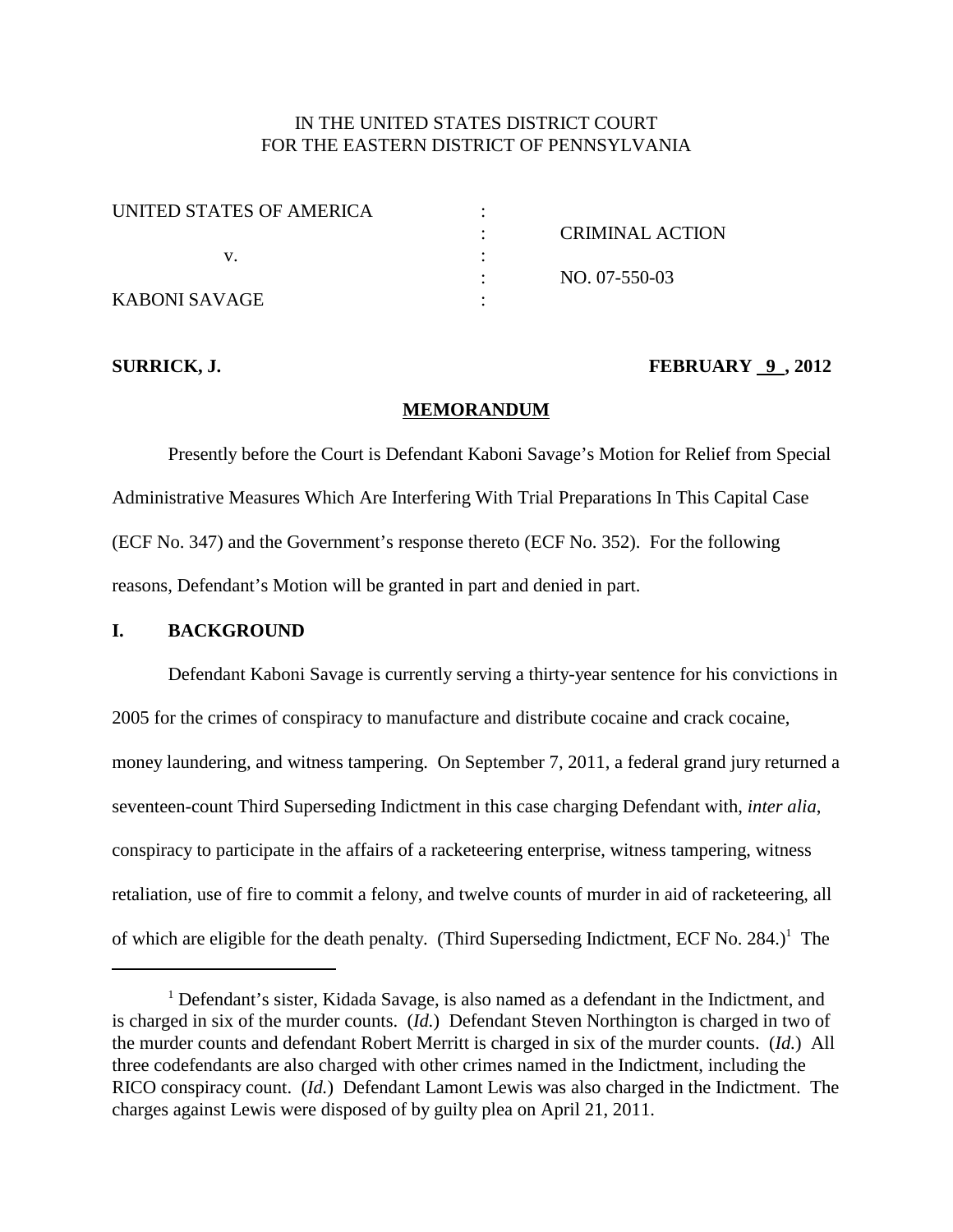Government contends that Defendant ordered several of the murders charged in the Indictment while incarcerated as a pretrial detainee at the Federal Detention Center in Philadelphia ("FDC"). On March 14, 2011, the Government filed a notice of intent to seek the death penalty against Defendant and two of his codefendants, Robert Merritt and Steven Northington. (ECF Nos. 196, 197, 198.) The Government has been directed to notify the Court and defense counsel of its intention regarding the death penalty as to defendant Kidada Savage by February 17, 2012. (ECF No. 343.) The trial of Defendant and his codefendants is scheduled for September 2012.

Prior to his trial on the 2005 convictions, Defendant was housed at the FDC as a pretrial detainee. (Gov't's Resp. 2, ECF No. 352.) According to the Government, court-authorized recordings intercepted at the FDC reveal that Defendant threatened to kill multiple potential witnesses, their family members, prison employees, and FBI agents. (Third Superseding Indictment 16-32; Gov't's Resp. 2-3.)<sup>2</sup> The Government advises that the court-authorized recordings show that Defendant ordered six of the murders while he was incarcerated at the FDC. (Gov't's Resp. 2.) After Defendant was sentenced for the 2005 convictions, he was incarcerated at various prisons, including the United States Penitentiary in Atlanta, Georgia ("USP Atlanta"); the maximum security unit at the United States Penitentiary in Florence, Colorado ("ADMAX"); the FDC; and the Metropolitan Corrections Center ("MCC") in Manhattan, New York.

Because the Government believed that Defendant posed a threat to others even while incarcerated, in February 2007, the Attorney General authorized the imposition of Special Administrative Measures ("SAMs"). The Attorney General imposed the SAMs in part because

<sup>&</sup>lt;sup>2</sup> These threats were either made directly to other inmates, communicated to other inmates by letter or through the FDC plumbing system, or communicated through family members during telephone calls and visits at the FDC. (Third Superseding Indictment 18-32; Gov't's Resp. 2-3.)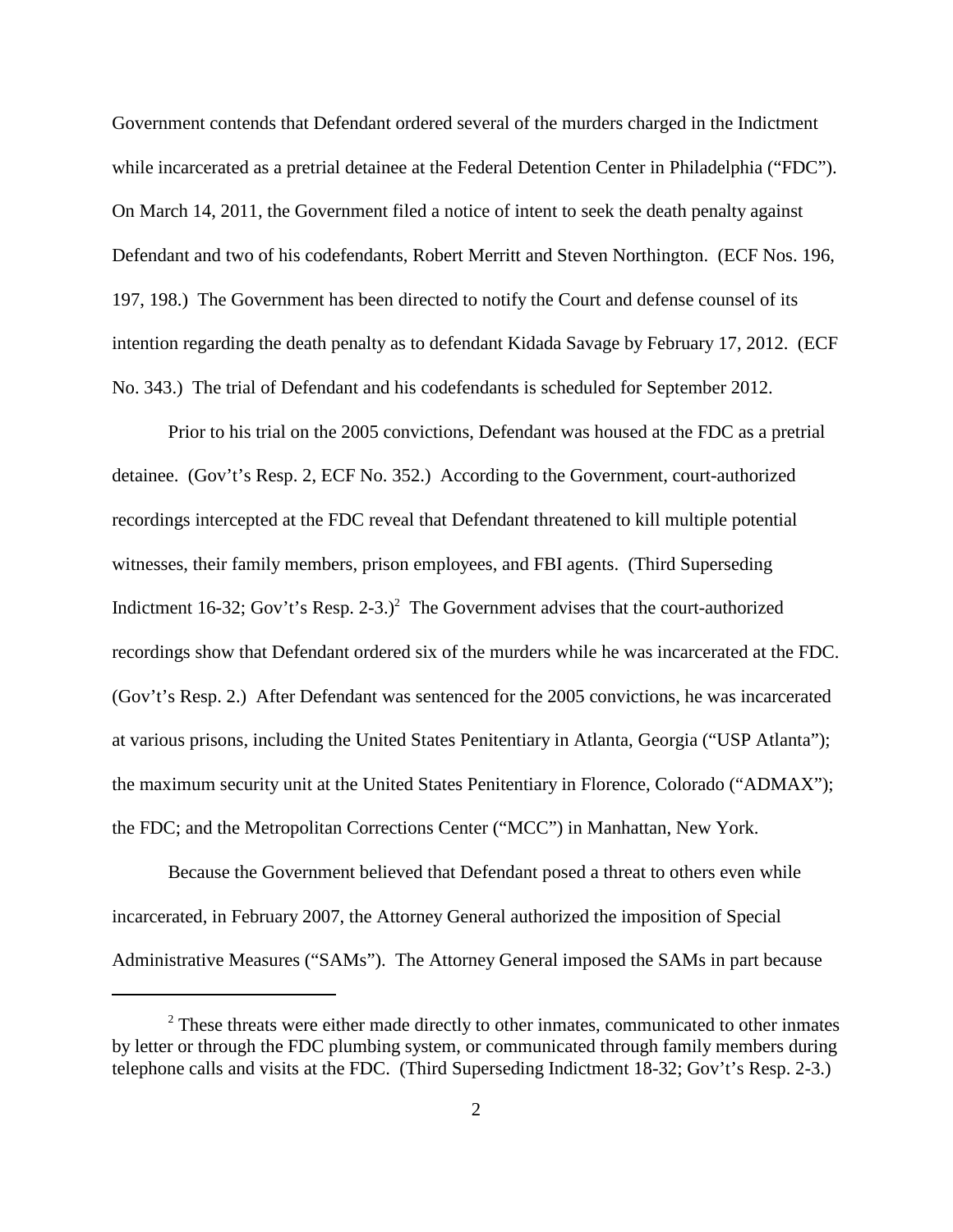in 2004 Defendant had ordered the firebombing of a Government cooperator's house while Defendant was incarcerated at the FDC. (Gov't's Ltr. 2, Oct. 24, 2001 (on file with Court).) The Attorney General has reauthorized the SAMs annually. (Gov't's Resp. 3.) The memorandum reauthorizing SAMs at the MCC states that "[t]he Bureau of Prisons adopted these special administrative conditions based on information of [Defendant's] proclivity to violence." (SAMs Mem. 1, Feb. 1, 2010 (on file with Court). $)^3$ 

Defendant has been complaining about nearly every aspect of the SAMs restrictions since they were imposed in 2007. One complaint has been that, at the MCC, Defendant is not permitted contact visits with his attorneys. (Gov't's Resp. 6.) After Defendant complained about not being permitted contact visits, we arranged in early 2010 for him to be transported to the FDC in Philadelphia once per month to allow him to have contact visits with his attorneys. (Gov't's Resp. 4.) In due course, we modified these arrangements to allow Defendant to travel to the FDC twice per month to allow such visits. (Hr'g Tr. 7, Sept. 30, 2010, ECF No. 159.) Because Defendant was not satisfied with the conditions of the meeting room at the FDC, he often refused to be transported to the FDC to have contact meetings with his attorneys. (Gov't's Resp. 4; Hr'g Tr. 53, Oct. 22, 2010.) 4

<sup>&</sup>lt;sup>3</sup> The memorandum further states that based on Defendant's previous convictions, the charges currently pending against him, including multiple counts of murder, and "information that the orders to commit the arson and murder of the family members were communicated by [Defendant] while incarcerated, there is a substantial risk that [Defendant's] communications or contacts with persons could result in death or serious bodily injury to persons, or substantial damage to property that would entail the risk of death or serious bodily injury to persons." (SAMs Mem. 1)

<sup>&</sup>lt;sup>4</sup> During the twelve-month period that Defendant was permitted to have contact visits at the FDC, he traveled to Philadelphia only twice for such visits. (Govt.'s Ltr. 2, Oct. 24, 2011.)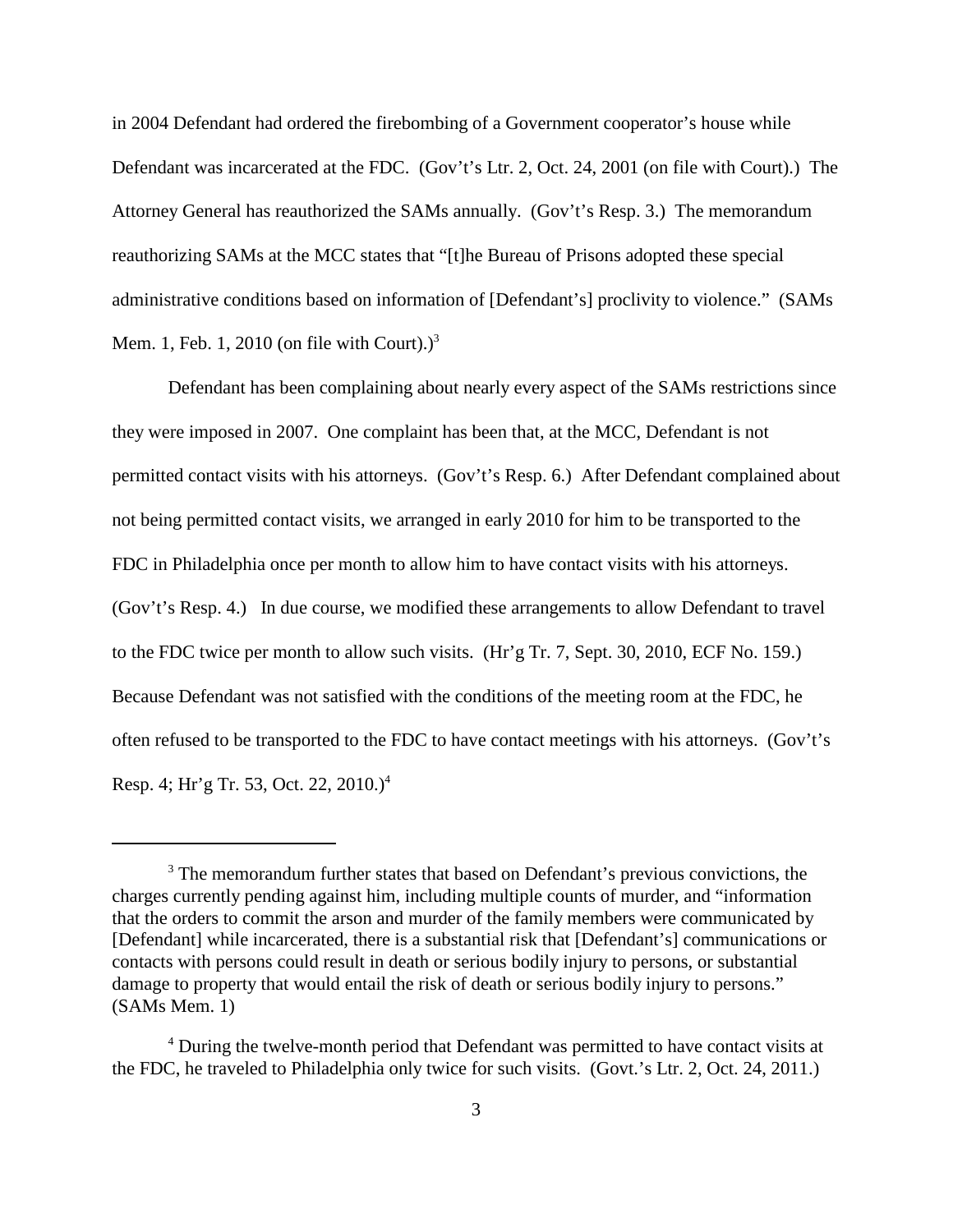On July 16, 2010, Defendant moved to strike the SAMs in their entirety. (Def.'s SAMs Mot., ECF No. 137.) We held a hearing on September 30, 2010 to address the issue of whether Defendant was barred from seeking relief from the SAMs due to his failure to exhaust administrative remedies as required by the Prison Litigation Reform Act, 42 U.S.C. § 1997e(a). We determined in our Memorandum and Order of October 21, 2010, that Defendant was not required to exhaust his administrative remedies before challenging aspects of the SAMs that directly affected his ability to prepare his defense in this criminal action. *See United States v. Savage*, No. 07-550-03, 2010 WL 4236867, at \*7 (E.D. Pa. Oct. 21, 2010). We heard testimony and argument on the constitutionality of the SAMs during an evidentiary hearing held on October 22, 2010. On October 28, 2011, we entered an Order denying Defendant's request to lift and strike all SAMs restrictions. (ECF No. 333 (filed under Seal).)

To address counsel's concerns about better access to their client and the need to properly prepare his defense, Defendant was transferred to the FDC in March 2011. Because the FDC is not a maximum security facility equipped to handle SAMs inmates, the Bureau of Prisons had to construct a "suite" on the second floor of the FDC building to house Defendant. (Gov't's Resp. 4.) The suite consists of the cell where Defendant sleeps, an adjacent bathroom with a shower, and a room located across a small hallway where Defendant can have contact visits with his attorneys and his defense team, and which houses the discovery materials in Defendant's case and a computer for access to discovery materials. Despite these accommodations, Defendant's complaints about the conditions of his confinement persisted at the FDC. Among other things, Defendant took issue with the restriction that he remain shackled during all contact visits with his attorneys and with investigators because it "prevents [Defendant] from effectively reviewing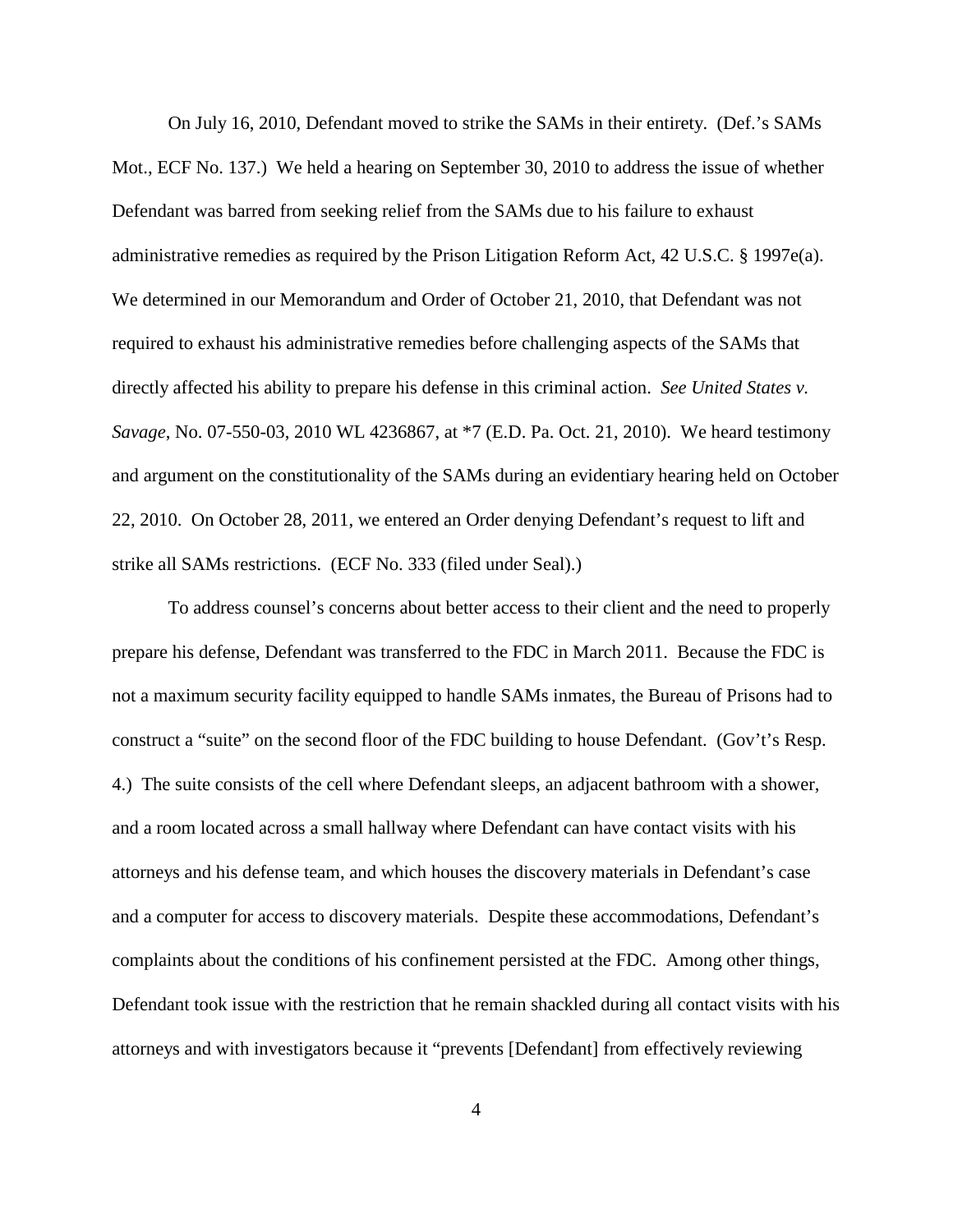discovery, paperwork, and related materials." (Def.'s Ltr., Apr. 8, 2011 (on file with Court).) Defendant further complained that he was unable to meet with a private investigator without the presence of his attorneys. (*Id.*) At the request of his attorneys, Defendant was permitted to have the leg and waist restraints removed, while wearing only hand restraints during contact visits with his attorneys. (Gov't's Ltr. 3, Oct. 24, 2011.)

At the request of all Defendants and their counsel, trial of this matter was continued. By Order dated May 13, 2011, trial previously scheduled for September 12, 2011 was rescheduled for September 10, 2012. (Order, ECF No. 227.) In part due to this postponement, and due to the burden on the Bureau of Prisons in maintaining Defendant's specially created, secure housing area at the FDC, the Bureau of Prisons expressed a desire to transfer Defendant to another facility on an interim basis with the intention of returning Defendant to the FDC in sufficient time prior to his September 2012 trial.<sup>5</sup> At about the same time, Defendant requested to be returned to ADMAX in Florence, Colorado. Defendant then retracted this request. 6

In October 2011, the Bureau of Prisons transferred Defendant to the MCC in New York on an interim basis. (Def.'s Ltr., Oct. 28. 2011, ECF No. 332.) Arrangements were made to transport Defendant from New York to the FDC in Philadelphia each month for contact visits with his defense team. Defendant is to be returned to the FDC at least six months prior to trial. Defense counsel advise that since Defendant's transfer to the MCC in October 2011, Defendant

<sup>&</sup>lt;sup>5</sup> The exact date for Defendant's return to the FDC has not been selected, but his return is expected in late February or early March of 2012.

 $6$  On October 11, 2011, Defendant filed a Motion to prohibit the Bureau of Prisons from transferring him to another prison. (ECF No. 313.) We denied the Motion on October 28, 2011. (ECF No. 333, filed under seal.)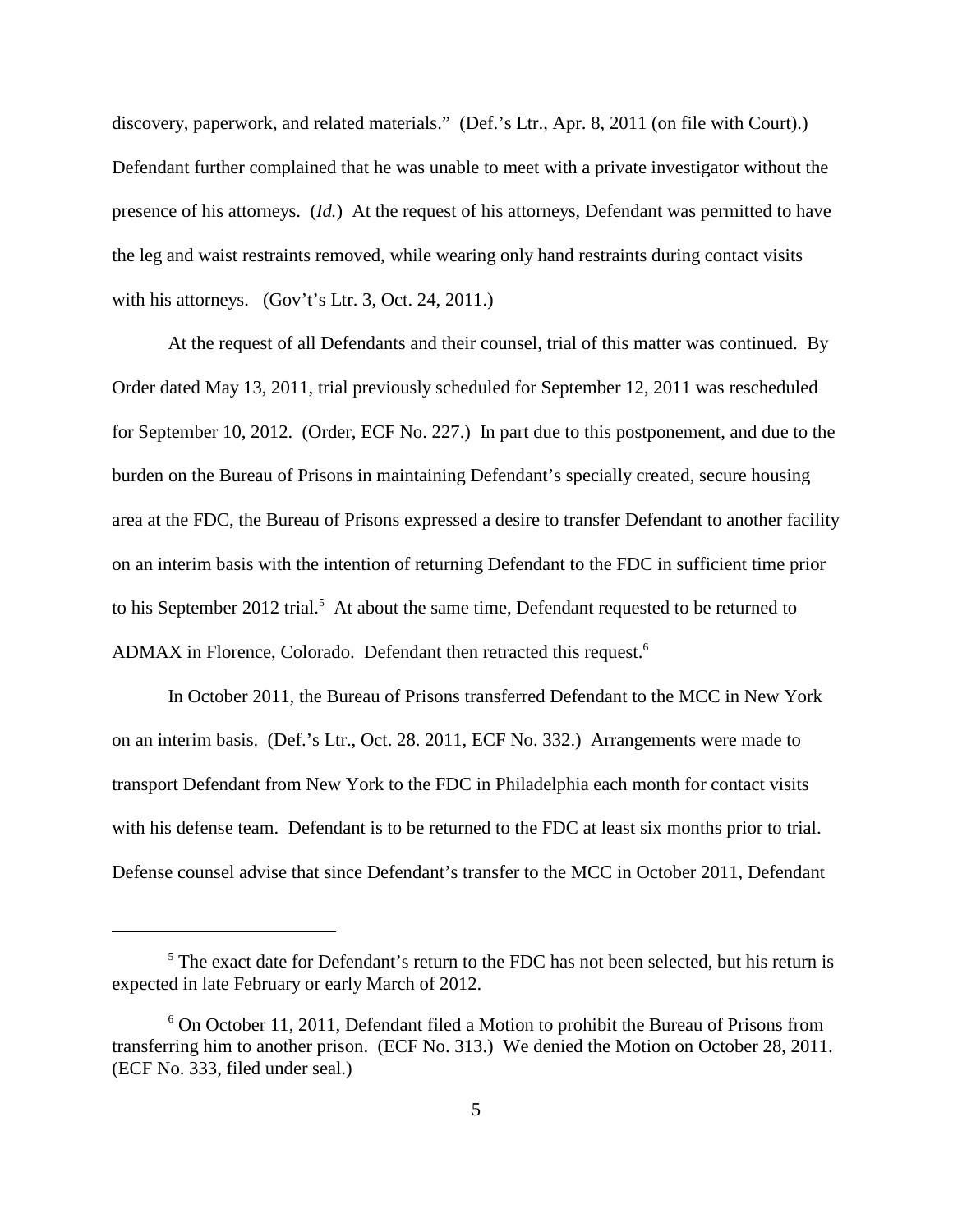has refused to travel to the FDC for contact visits with his defense team. (Def.'s Mot. 3 n.1, ECF No. 347.)

Defendant filed the instant Motion on December 26, 2011. (Def.'s Mot.) The Motion seeks relief from certain SAMs restrictions that he alleges are interfering with his trial preparations. The Government filed a response to the Motion on January 19, 2012. (Gov't's Resp.)

## **II. DISCUSSION**

The Motion requests that the Court remove or modify the following three SAMs restrictions imposed on Defendant: (1) that he remain shackled at his wrists during visits with his defense team; (2) that meetings with fact investigators may only occur when his attorneys are present at such meetings; and (3) that his attorneys only, and not his fact investigators, may disseminate the contents of his communications to third parties.<sup>7</sup> The Government opposes any modification to these SAMs restrictions.

Federal regulations provide that the Bureau of Prisons may implement SAMs upon direction of the Attorney General, when "there is a substantial risk that a prisoner's communications or contacts with persons could result in death or serious bodily injury to persons." 28 C.F.R. § 501.3(a). Prisoners may challenge SAMs, as Defendant has done here, on the basis that the SAMs constitute impermissible restrictions of constitutional rights. *See, e.g.*, *United States v. Mikhel*, 552 F.3d 961, 963 (9th Cir. 2009); *United States v. Hashmi*, 621 F. Supp. 2d 76, 78 (S.D.N.Y. 2008). Although "imprisonment does not automatically deprive a

<sup>7</sup> Because Defendant's complaints implicate regulations that affect his ability to prepare his defense in this criminal action, he need not have exhausted his administrative remedies prior to raising these concerns to the Court. *See Savage*, 2010 WL 4236967, at \*7.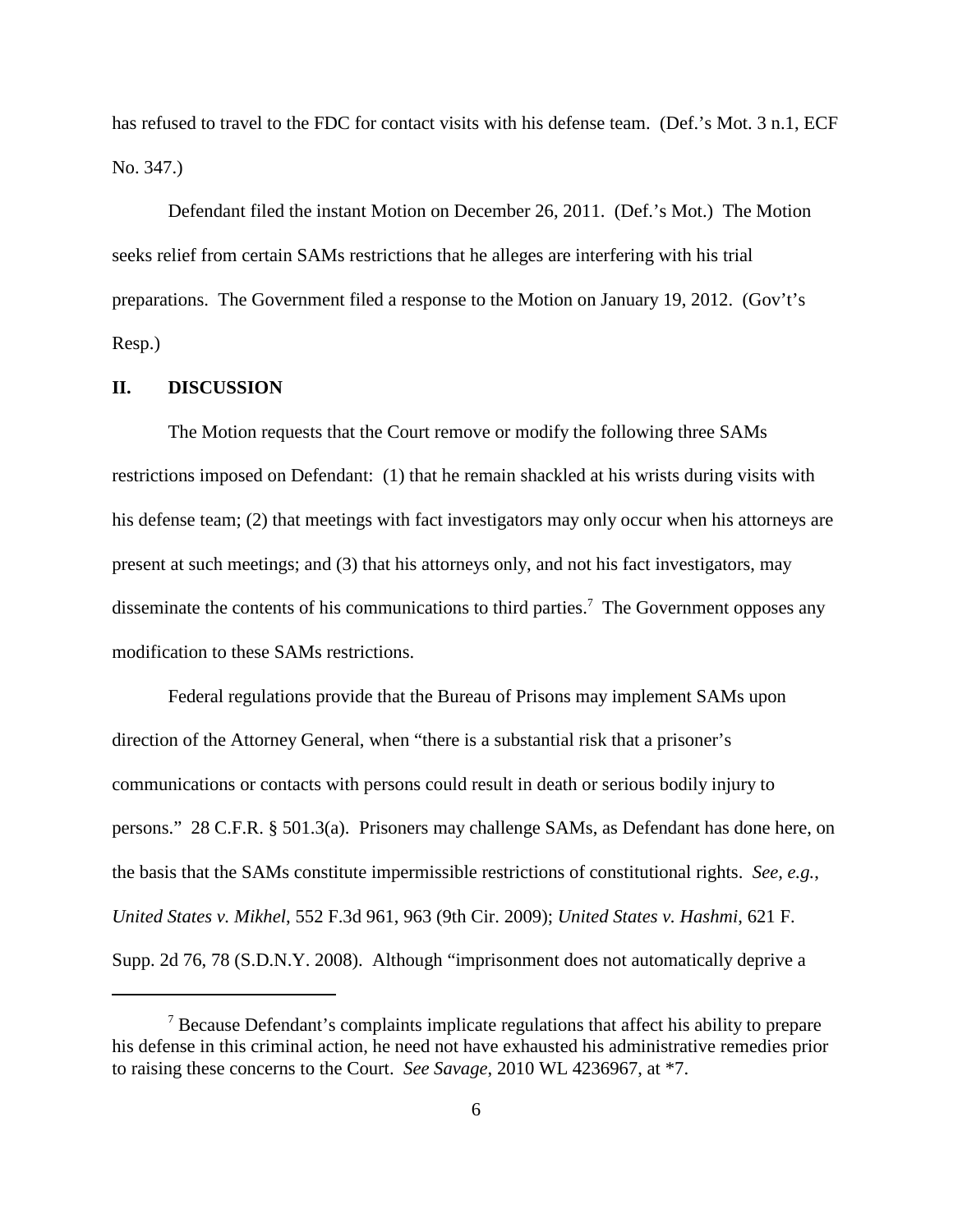prisoner of certain important constitutional protections," the prison setting allows greater restriction of such rights than in other settings. *Beard v. Banks*, 548 U.S. 521, 528 (2006). In determining whether a restriction is constitutionally permissible, courts "owe substantial deference to the professional judgment of prison officials." *Id.* (quoting *Overton v. Bazzetta*, 539 U.S. 126, 132 (2003); *see also O'Dell v. Netherland*, 112 F.3d 773, 777 (4th Cir. 1997) (recognizing that "it is not for the federal courts to so micromanage the Nation's prisons"). We evaluate Defendant's constitutional challenges to the SAMs restrictions under the "reasonableness" test set out in *Turner v. Safely*, 482 U.S. 78 (1987). In *Turner*, the Supreme Court determined that "when a prison regulation impinges on inmates' constitutional rights, the regulation is valid if it is reasonably related to legitimate penological interests." *Turner*, 482 U.S. at 89.

Under *Turner*, we must first "determine whether there is a valid rational connection between the prison regulation and the legitimate interest put forth to justify it." *Monroe v. Beard*, 536 F.3d 198, 207 (3d Cir. 2008) (internal quotation marks omitted). "'Thus, a regulation cannot be sustained where the logical connection between the regulation and the asserted goal is so remote as to render the policy arbitrary or irrational' or to demonstrate that it 'represents an exaggerated response to [the asserted] objectives.'" *Jones v. Brown*, 461 F.3d 353, 360 (3d Cir. 2006) (*quoting Turner*, 482 U.S. at 89-90, 97-98.). If we find that a rational relationship exists between the SAMs restriction and the governmental interest, we next consider three additional factors set forth in *Turner*. The factors that we must consider are "(1) whether inmates retain alternative means of exercising the circumscribed right, (2) the burden on prison resources that would be imposed by accommodating the right, and (3) whether there are alternatives to the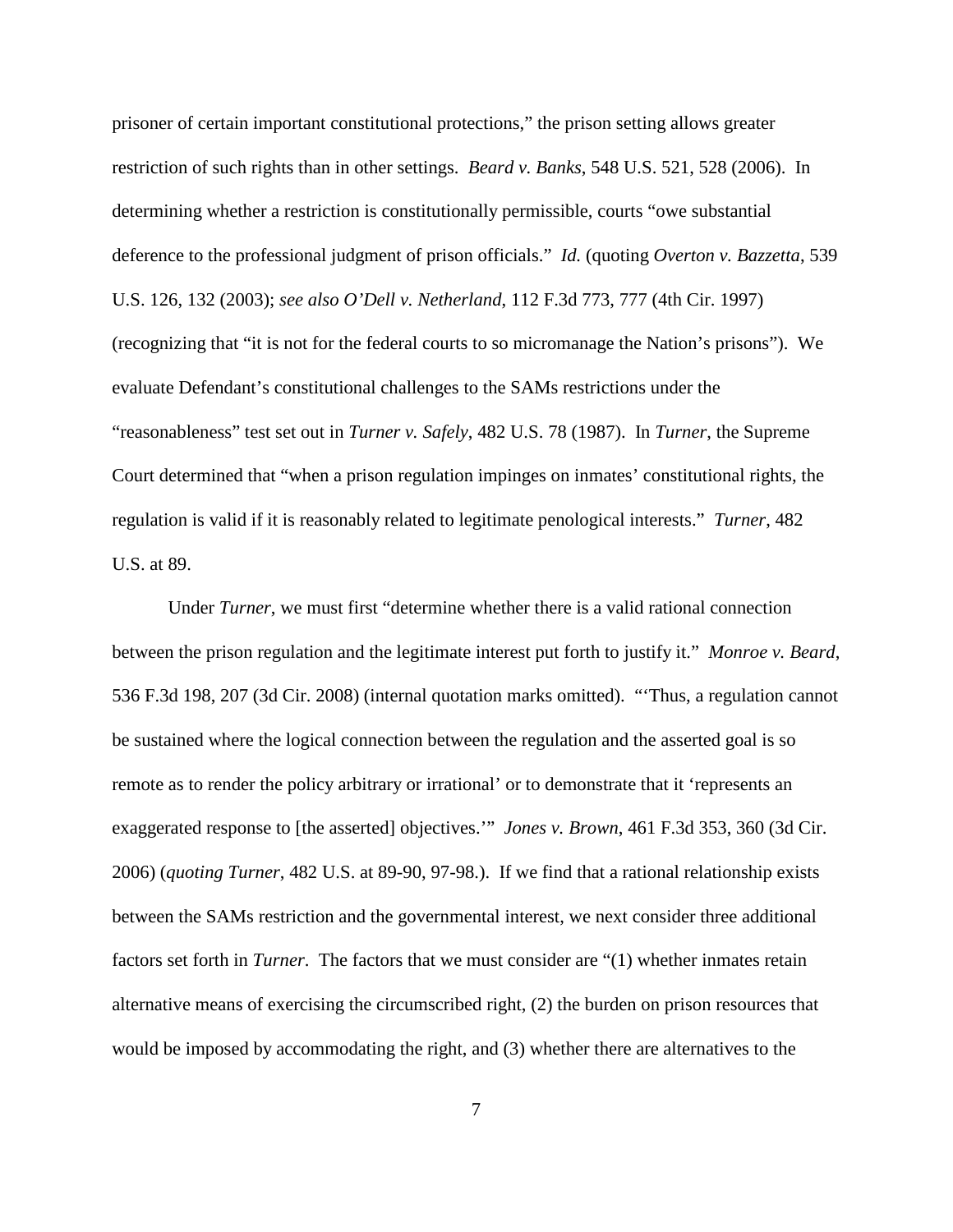regulation that fully accommodate[] the prisoners' rights at de minimis cost to valid penological interests." *Jones*, 461 F.3d at 360 (internal quotation marks omitted) (alteration in original). With respect to the third factor, the Government is not required to use the least restrictive means possible to accomplish its goal. *Monroe*, 536 F.3d at 207.

#### **A. Shackling During Defendant's Meetings with his Defense Team**

Defendant argues that the requirement that he remain shackled during visits with his defense team violates his Sixth Amendment right to effective assistance of counsel and his statutory right to access of counsel under 18 U.S.C. § 3005. Defendant contends that shackling prevents him from locating papers from the piles of discovery documents and passing those papers freely with his attorneys. The Government opposes any modification to the shackling requirement, and argues that, in light of Defendant's "extreme conduct," there is a rational connection between this SAMs restriction and the governmental interest of prison security. (Gov't's Resp. 9 ("The impact on the lives of witnesses, other inmates, and corrections officials has been, and would again be, quite severe were the restrictions to be lifted.").) The Government contends that it has evidence showing that Defendant ordered murders of witnesses and their families while he was incarcerated. The Government further contends that despite the intense scrutiny surrounding Defendant's conduct and the SAMs restrictions imposed on him, Defendant nevertheless continues to communicate threats.<sup>8</sup> Not only has Defendant threatened to kill witnesses and their families, he has also vowed to kill corrections officers, FBI agents and

<sup>&</sup>lt;sup>8</sup> The Government states that Defendant communicates threats "utilizing the telephone, written correspondence, personal prison contact, the visiting rooms, messages left in prison books, and even the FDC Plumbing system." (Gov't's Resp. 8.)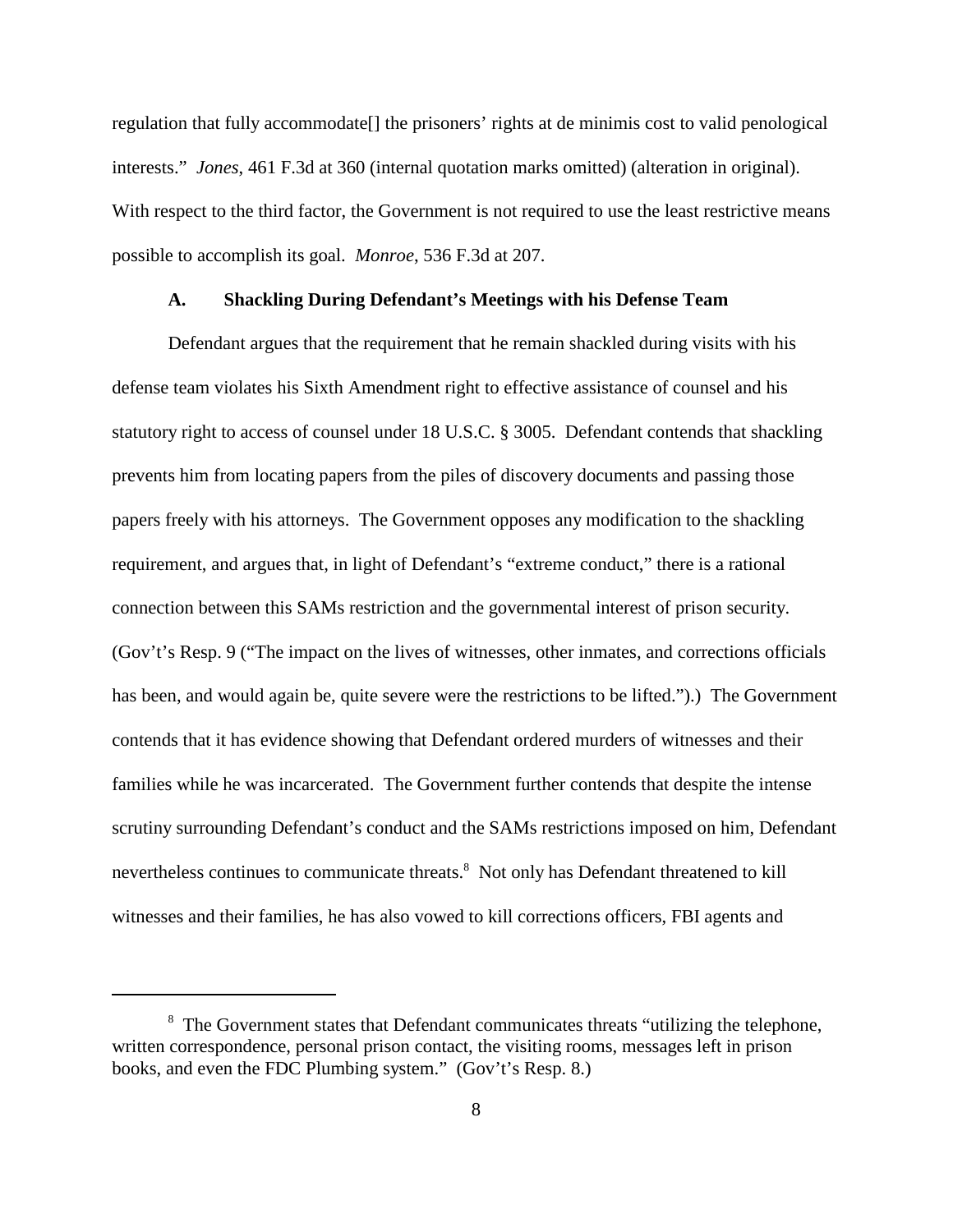Bureau of Prison staff, often describing his intentions in vivid detail. (Third Superseding Indictment 24-31.)

Defendant's dissatisfaction with this SAMs restriction implicates his Sixth Amendment rights. Thus, *Turner* applies. *Turner* requires that we first determine whether the governmental objective underlying the SAMs restriction is legitimate, and whether the SAMs restriction is rationally related to that objective. *Turner*, 482 U.S. at 89-90; *Thornburgh v. Abbot*, 490 U.S. 401, 414 (1989); *Monroe*, 536 F.3d at 207.

The Government's objective in requiring Defendant to remain shackled during visits with his defense team is to protect prison staff, other inmates and Defendant's attorneys and investigators. It is well-settled that prison security is a legitimate objective under *Turner*. *See Thornburgh*, 490 U.S. at 415 (determining that it was "beyond question" that prison security was a legitimate governmental interest); *United States v. Felipe*, 148 F.3d 101, 110 (2d Cir. 1998) ("[T]he goal of preventing [the defendant] from ordering the killings and beatings of additional individuals, within the prison system or outside, is unquestionably a legitimate penological interest."); *O'Dell*, 112 F.3d at 776 ("[T]he state's interest in prison security and safety in general is concededly substantial and continuing."); *Casey v. Lewis*, 4 F.3d 1516, 1521 (9th Cir. 1993) ("A prison official's concern for prison security is entitled to significant deference."); *Hashmi*, 621 F. Supp. 2d at 86 (preventing death or serious bodily harm to others held to be a legitimate penological interest). Furthermore, there is a logical connection between the Government's legitimate interest of institutional security and the requirement that Defendant remain shackled during attorney-client visits. The Government explains that, if Defendant were to attack his attorneys, then corrections officers have a duty to offer assistance, and would thus place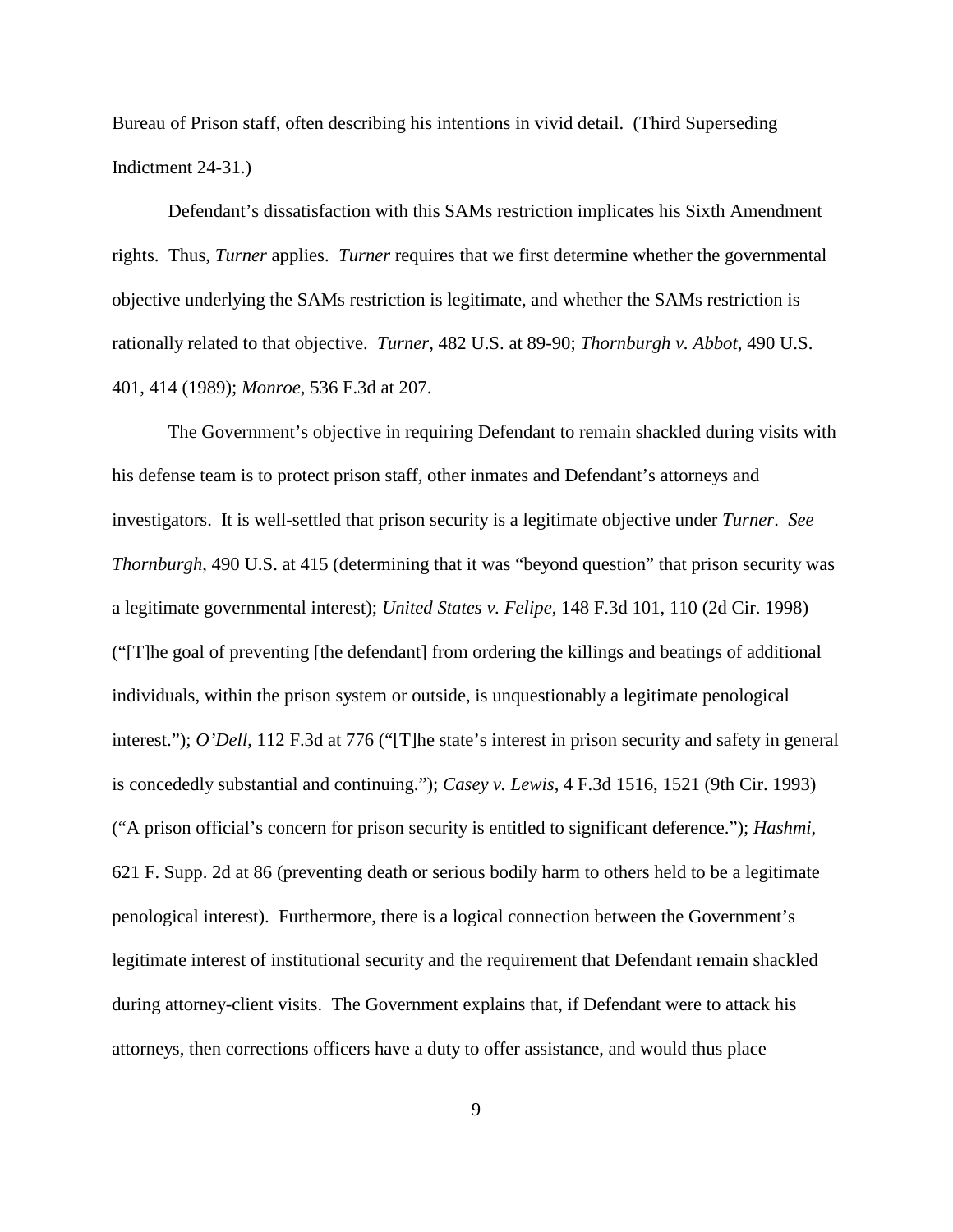themselves at risk. (Gov't's Resp. 10 ("[Defendant] could easily use such a feigned attack on counsel to carry out a serious physical attack on a corrections officer.").) The connection between the SAMs restriction and governmental objective is not "so remote as to render the [SAMs restriction] arbitrary or irrational." *See Casey*, 4 F.3d at 1521 (finding a rational relationship between prison's policy of denying attorney-client contact visitation and penological concern of "protecting inmates, prison staff and the general public from the possibility of assault, hostage-taking and escape"); *Hashmi*, 621 F. Supp. 2d at 86 (holding that SAMs restriction giving the BOP discretion to make attorney visits contact or non-contact was reasonably related to legitimate penological interest of preventing risk of death or serious bodily harm to others).

Having found a rational connection between the SAMs restriction and the legitimate governmental interest, we next address the remaining *Turner* factors. First, Defendant retains alternative means of exercising his Sixth Amendment rights. At the MCC, Defendant is permitted unlimited non-contact attorney-client visits. We ordered that Defendant be allowed to travel to the FDC in Philadelphia for contact visits with his attorneys at least once per month. Although Defendant's hands are shackled during these meetings, nothing prevents Defendant from reviewing and discussing discovery documents with his attorneys and meaningfully preparing for trial. Defendant claims that he is unable to pass papers to his attorneys. One alternative would be for defense counsel to make a copy of those documents they intend to discuss with Defendant at a particular meeting. Defendant and counsel could simultaneously review these documents without the need to pass documents back and forth between them. More significantly, defense counsel advised the Court at the October 14, 2011 hearing that, even though Defendant's inability to move paper was an "inconvenience," it did not affect counsel's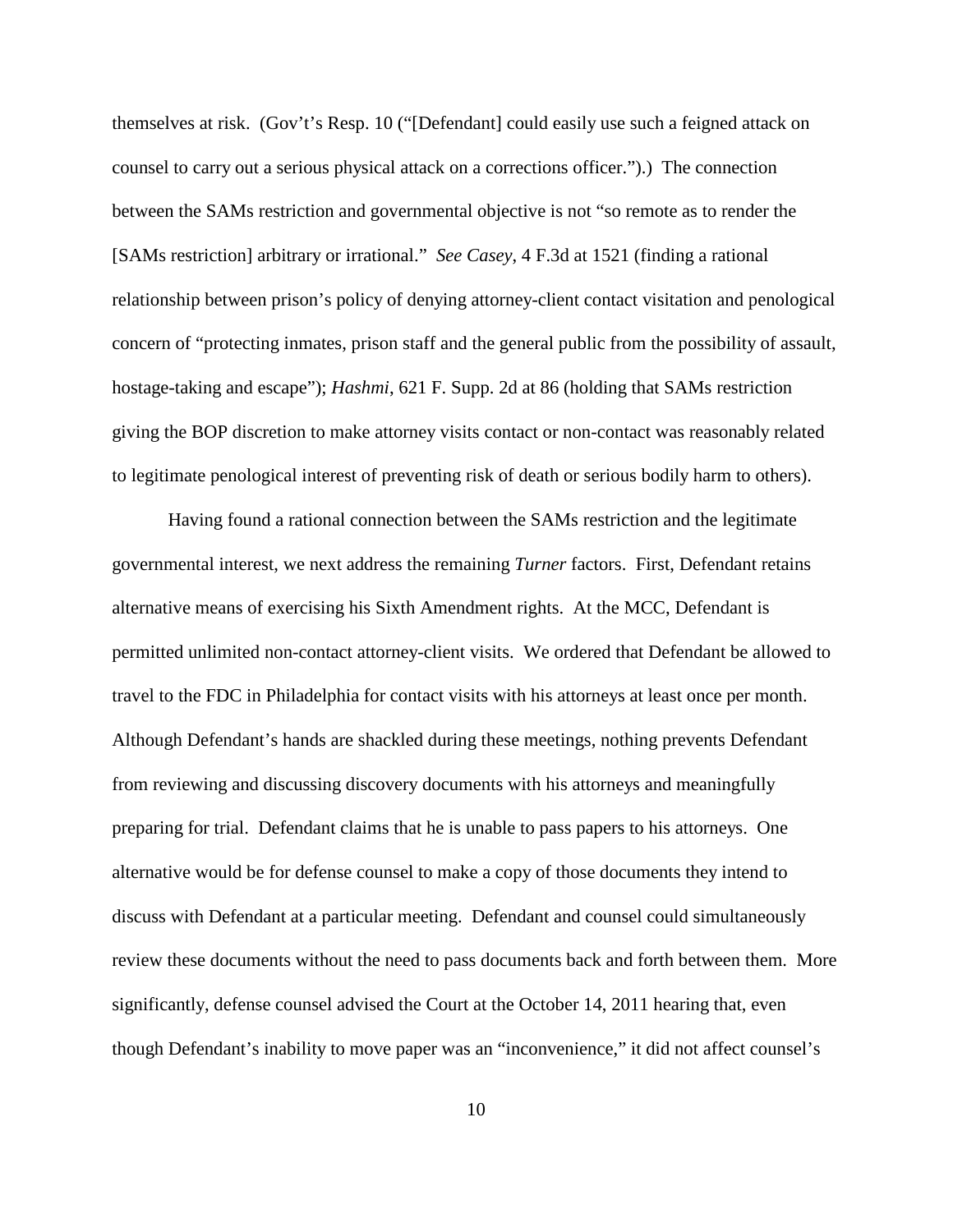ability to represent him. (Hr'g Tr. 13, Oct. 14, 2011 (filed under seal).)

With respect to the second *Turner* factor, accommodating Defendant's request to have meetings without shackles will impact prison staff and other inmates, and be a burden on prison resources. The Government states that it has evidence that Defendant has made threats to prison staff. The Government is concerned that if Defendant was unshackled, there is a risk that he could attack his counsel. If counsel were attacked, corrections officers would be required to offer assistance, which in turn, places them at risk. We agree with the Government that "[t]here is simply no reason to create such unnecessary risks to the lives of law enforcement officers, simply to accommodate [Defendant's] personal preferences." (Gov't's Resp. 10.)

Finally, there appears to be no alternative to this SAMs restriction that would accommodate Defendant's right at a de minimis cost to the legitimate penological interest.<sup>9</sup> *Turner*, 482 U.S. at 90-21 ("The existence of obvious, easy alternatives may be evidence that the regulation is not reasonable, but is an exaggerated response to prison concerns."). Defense counsel have offered to sign waivers that would absolve the Government of liability in the event that Defendant attacked them. Counsel's suggestion does not alleviate the risk threatened to prison security under these circumstances and thus ignores one of the Government's objectives in requiring that Defendant remain shackled. Moreover, we reject Defendant's argument that because there is no evidence that Defendant poses any risk to the physical security of his attorneys, the shackling requirement is not necessary. Prison regulations that are based on anticipatory concerns of prison security are rational, despite the absence of evidence of prior

<sup>&</sup>lt;sup>9</sup> We have already modified this SAMs restriction to allow Defendant to remove the leg and waist restraints during meetings with his attorneys.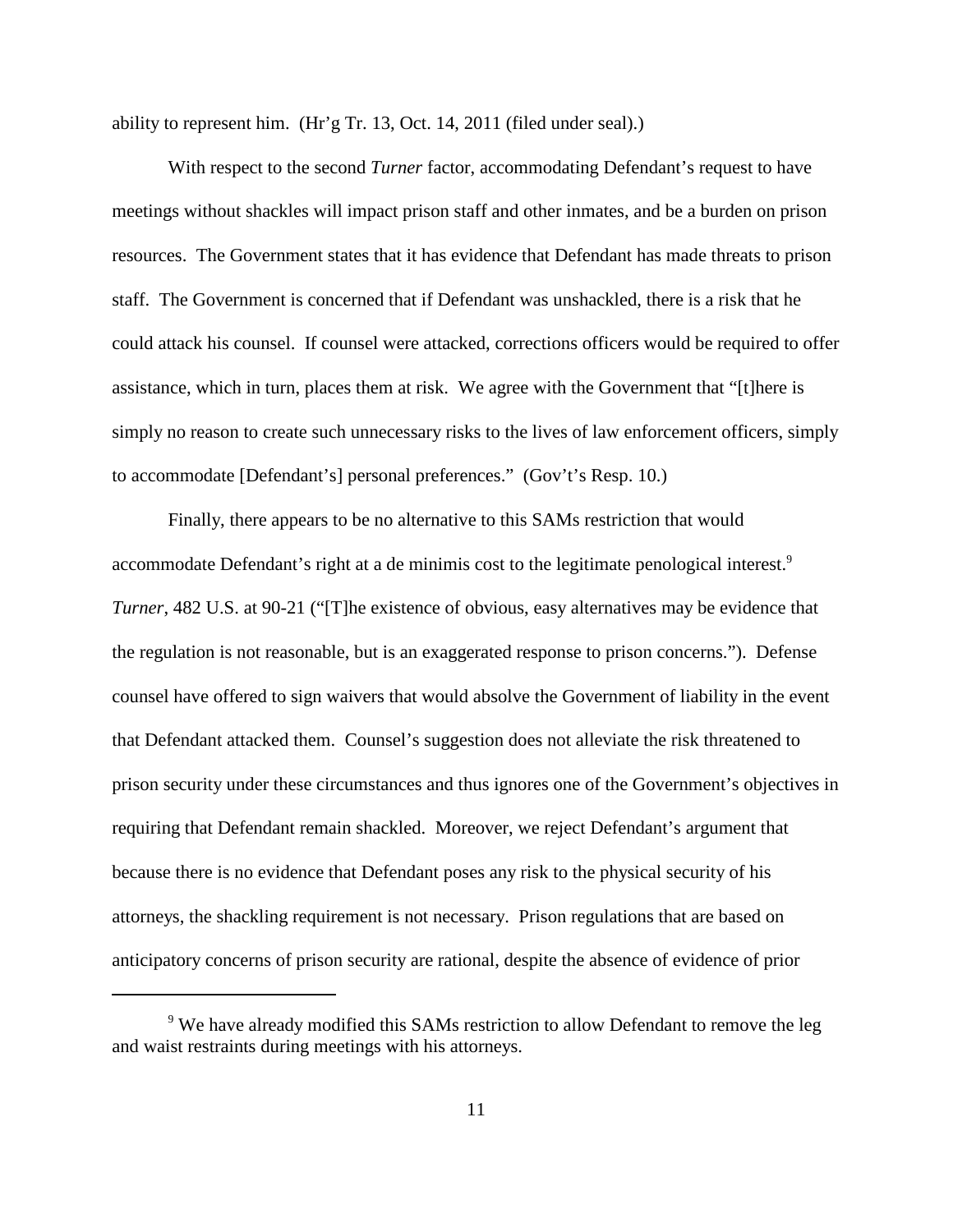violence or disruptions. *See Fletcher v. Lewis*, 4 F.3d 1516, 1521 (9th Cir. 1993) ("The [Prison's] failure to specify a past event wherein a contact visit resulted in assault, escape, or hostage-taking, does not render irrational the adoption and implementation of a non-contact policy."). Requiring the Government to produce concrete evidence to support a regulation would conflict with *Turner*, which "requires that courts allow prison officials 'to anticipate security problems and to adopt innovative solutions to the intractable problems of prison administration.'" *Friedman v. Arizona*, 912 F.2d 328, 332-33 (9th Cir. 1990), *cert denied*, 498 U.S. 1000 (1991) (quoting *Turner*, 482 U.S. at 89) (emphasis in original).

We also reject defense counsel's suggestion that the shackling of Defendant during their meetings with him frustrates a trustworthy attorney-client relationship, which in turn, undermines Sixth Amendment protections. Effectiveness of counsel is not measured by the strength of the bonds that attorneys have with their clients. *Mann v. Reynolds*, 46 F.3d 1055, 1060 (10th Cir. 1995).

Accordingly, we are satisfied that the Government has demonstrated a "valid, rational connection" between the SAMs restriction and the Government's legitimate penological interest.

In addition to his constitutional claim, Defendant argues that the shackling requirement violates his statutory right to have "free access" to counsel. (Def.'s Mot. 6.) Defendant refers to 18 U.S.C. § 3005, which provides that capital defendants are entitled to two attorneys "who shall have free access to the accused at all reasonable hours." We are not aware of any cases that have looked specifically at the phrase "free access" for purposes of compliance with 18 U.S.C. § 3005. Nor has Defendant cited to any cases. We need not decide what kind of access the statute requires. We are satisfied that "free access" does not require that a capital Defendant, who the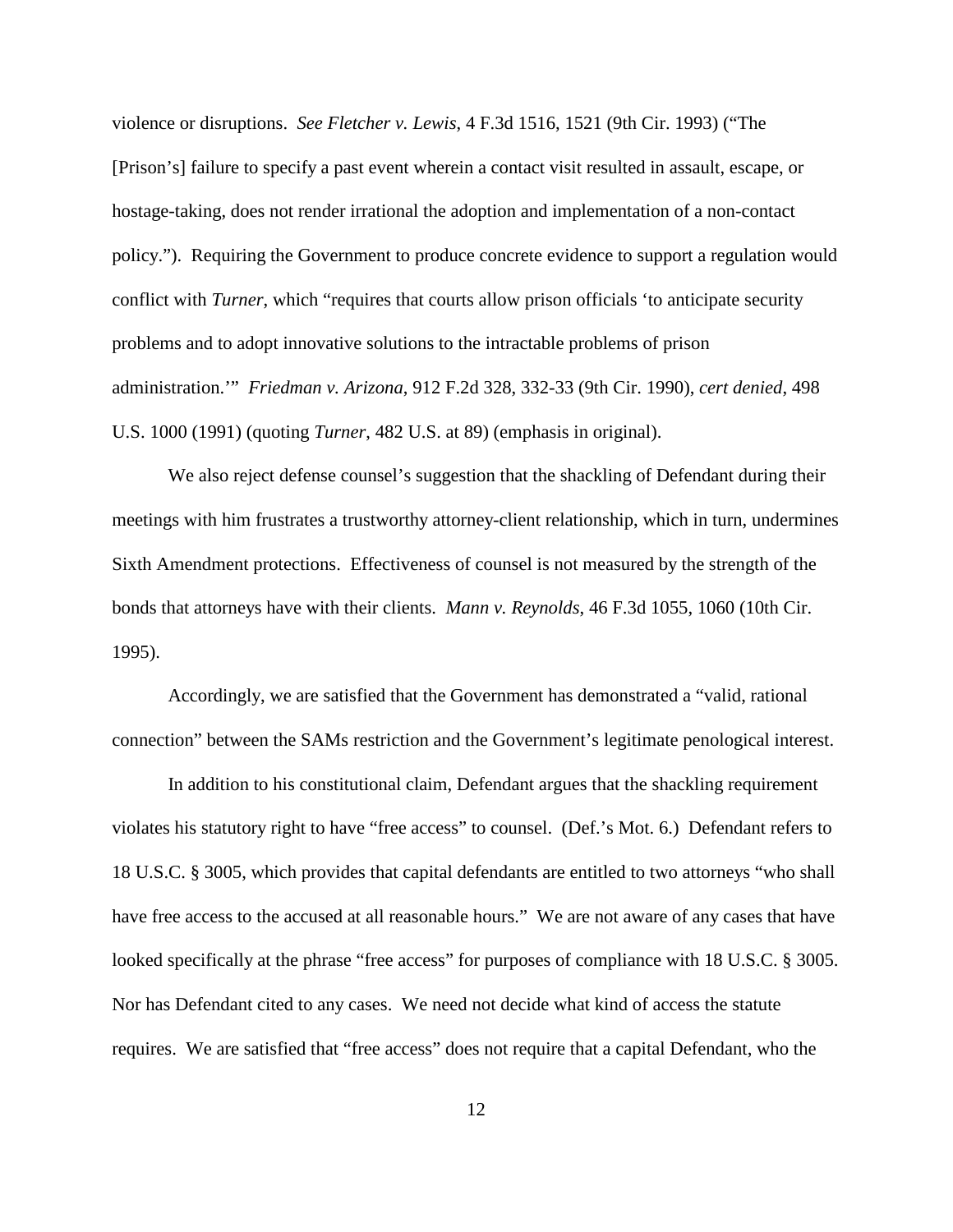Attorney General has determined to be a severe security risk, be permitted to meet with his defense team without wearing hand restraints.

If Defendant was truly concerned about being a "productive member to his defense," as his counsel suggest, then he would have taken advantage of the opportunity to travel to the FDC for contact visits with his attorneys. It seems apparent that the only impediment to Defendant "actively engag[ing] in his defense" is Defendant himself. Contrary to his contentions, Defendant's constitutional rights have been and will be scrupulously honored and protected.

### **B. Meetings with Investigators and Dissemination of Information**

Defendant also requests that the Court strike two SAMs provisions related to the use of investigative services. The first SAMs states that "[a]n investigator may not meet alone with" Defendant. (Def.'s Mot. 6 (quoting SAMs Memorandum ¶ 2.d) & Ex. A.) Under this provision, pre-cleared paralegals are permitted to meet with Defendant and an investigator. (*Id.* at 10.) The second SAMs provides that "only [Defendant's] attorney may disseminate the contents of [Defendant's] communication to third parties," and for limited purposes. (*Id.* at 6-7 (quoting SAMs Memorandum ¶ 2.c).) Defendant argues that these SAMs are an "'exaggerated response to prison concerns' and place an unacceptable burden on [Defendant's] due process and Sixth Amendment rights." (*Id.* at 7 (quoting *Turner*, 482 U.S. at 89-80).)

### *1. Presence of Defendant's Counsel During Meetings with Fact Investigators*

Defendant claims that it is necessary that he meet routinely with investigators in order to prepare for trial and to develop a mitigation strategy. Defendant further argues that requiring counsel to attend each meeting with an investigator will necessarily cause those meetings to occur less frequently. The Government opposes any modification to this SAMs restriction. The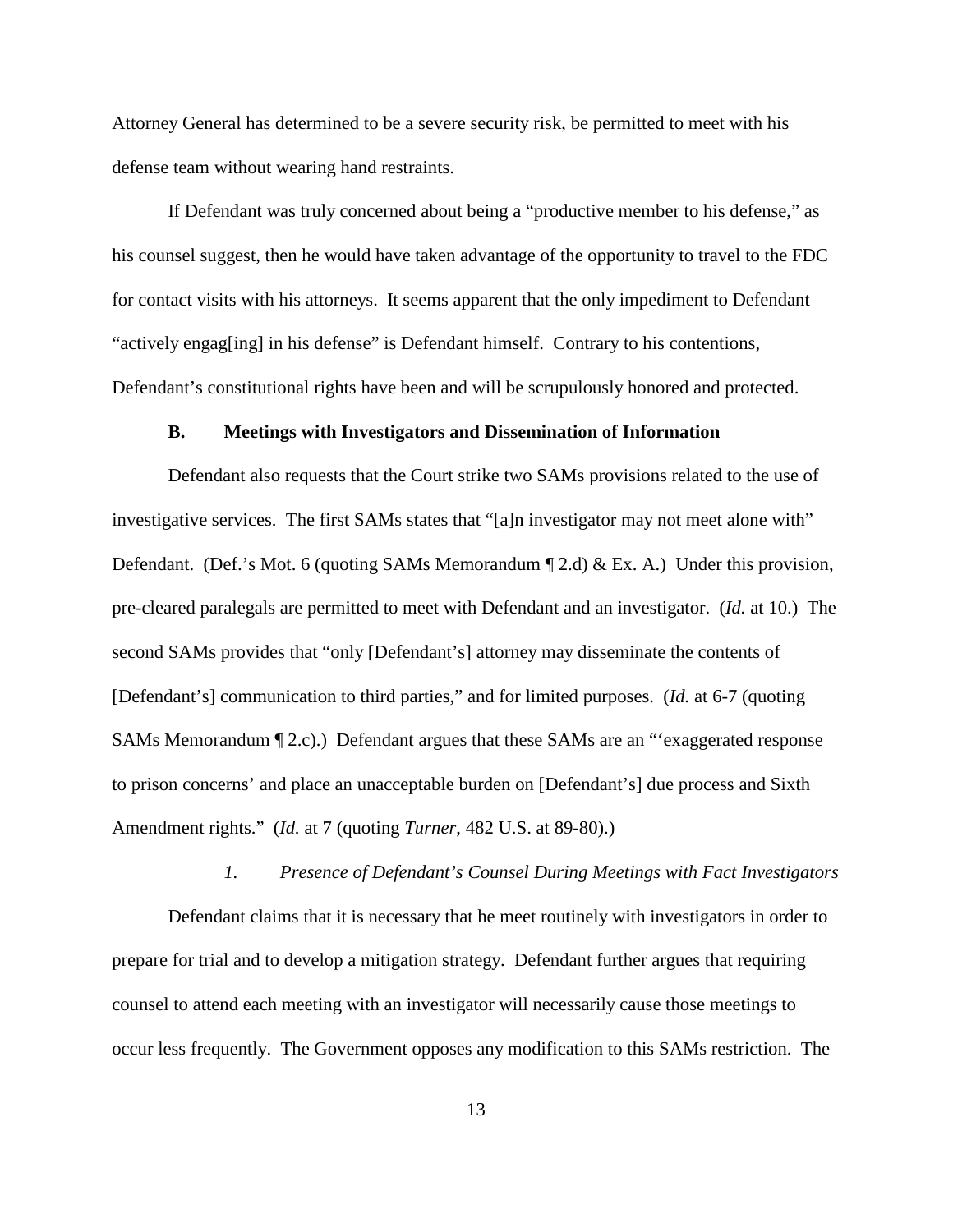Government's concerns derive largely from a lack of trust towards fact investigators and their ability to limit the scope of Defendant's communications to topics that are "legal and necessary to accomplish [the] goals of preparing for trial." (Gov't's Resp. 11.) Based on Defendant's history of allegedly orchestrating murders and intimidating witnesses while detained by communicating orders to others, the Government believes that Defendant's attorneys are better equipped to restrict the scope and nature of Defendant's communications. (*Id.* (noting that the Government "has considerably less confidence in the legal acumen, discretion, and common sense of private investigators who are not trained in the law, and whose backgrounds, experience, and motivations are largely unknown to the government").)

Defendant relies on the case *United States v. Mikhel*, 552 F.3d 961 (9th Cir. 2009), in support of its request to strike this SAMs restriction. *Mikhel* is instructive. In *Mikhel*, the Ninth Circuit struck down an identical SAMs provision, stating that it was an "arbitrary requirement" that an attorney or paralegal accompany any fact investigator to meetings with the defendant. *Id.* at 964. The Court also stated that, in light of the substantial distance between the prison and counsel's office, the SAMs restriction "imposes a significant burden on defendant with respect to the availability of necessary investigative services." *Id.* In reaching its conclusion, the Court first determined that "'an indigent defendant has a constitutional right to investigative services . . . when some need is demonstrated,' which is invariably the case in complex capital cases." *Id.* (quoting *Williams v. Stewart*, 441 F.3d 1030, 1053 (9th Cir. 2006)). Next, the Court applied the analysis in *Turner* and found that the Government failed to provide a valid justification for the restriction. *Id.* In particular, the Court took issue with the absence of any justification for distinguishing between paralegals and investigators. *Id.* Finally, the Court found that modifying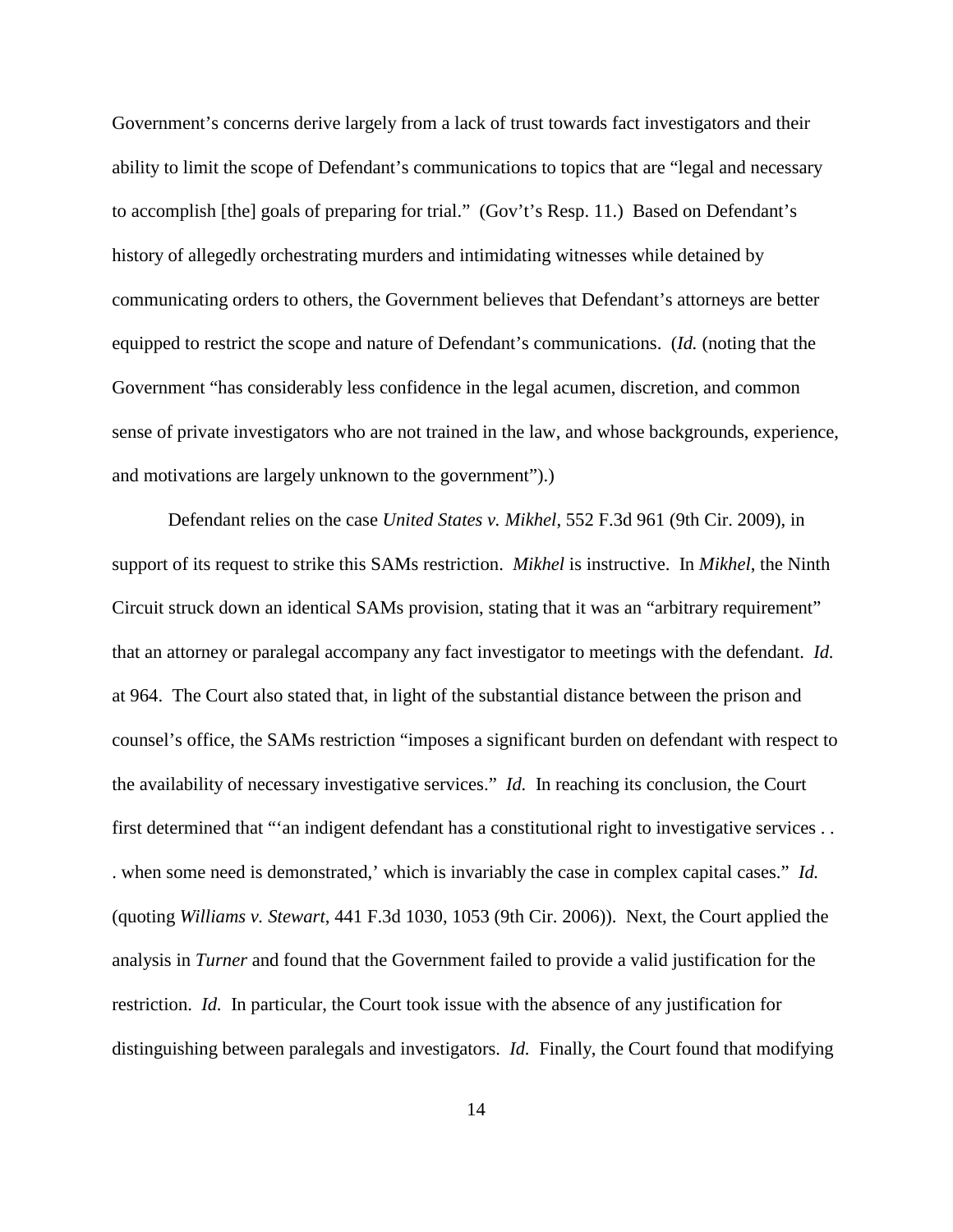the SAMs to permit fact investigators that meet the government's pre-clearance requirements will not burden the Government or otherwise impact guards, other inmates, or the allocation of prison resources. *Id.*

We are satisfied that the Government has not shown a rational relationship between this SAMs restriction and its legitimate penological concern. We do not discredit the Government's valid interest in restricting the scope and nature of Defendant's communications, particularly in light of its concerns that Defendant may use opportunities to communicate to commit crimes or threaten potential witnesses. Rather, we find a lack of logical connection between this SAMs restriction and the Government's interest in restricting Defendant's ability to communicate. We agree with the Ninth Circuit in recognizing the lack of a rational justification for distinguishing between paralegals and fact investigators. *Id.* Both a paralegal and an investigator would first have to undergo the Government's pre-clearance requirements before meeting with Defendant. Furthermore, we fail to see how an investigator is any more likely than a paralegal, or an attorney for that matter, to be duped by Defendant and sent on a "mission" where they "unwittingly communicate[] information that could cause criminals to harm witnesses." (Gov't's Resp. 12.)

Accordingly, we will modify the SAMs restriction to allow court-appointed fact investigators to meet with Defendant without the presence of legal counsel or paralegals, so long as the investigator first signs an affirmation agreeing to abide by the SAMs provisions and receives pre-clearance from the Government.<sup>10</sup> We are satisfied that this modification will not

<sup>&</sup>lt;sup>10</sup> One SAMs provision requires that Defendant's attorneys "sign an affirmation acknowledging receipt of the SAM restrictions document." (SAMs Mem. 1, Feb. 1, 2010 (on file with Court).) The SAMs provision further states that "[b]y signing the provision, your attorney acknowledges his/her awareness and understanding of the SAM provisions and his/her agreement to abide by these provisions, particularly those that relate to contact between you and your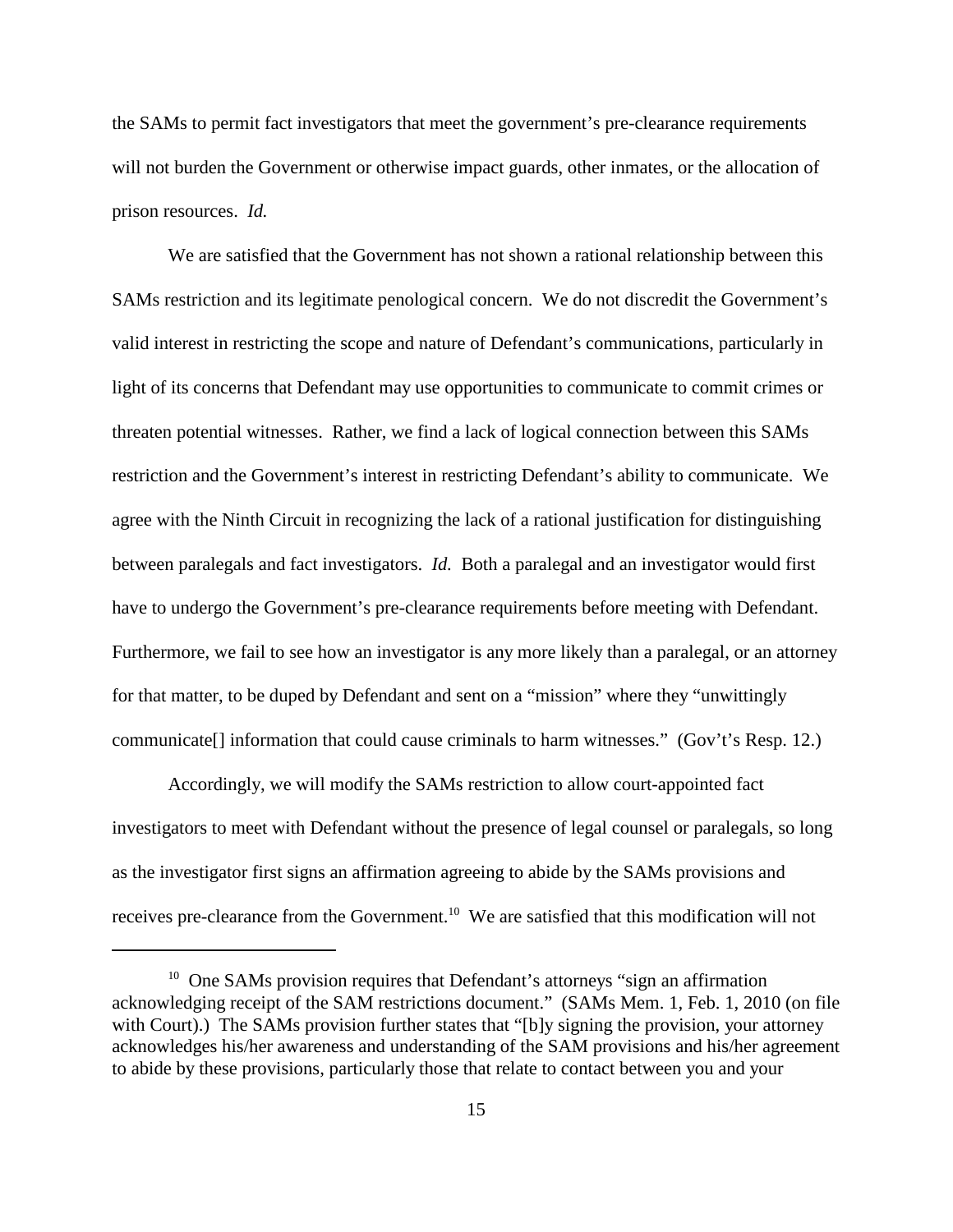impact prison guards or other inmates, nor create an additional burden on prison resources.

# *2. Fact Investigators' Dissemination of Defendant's Communications to Third Parties*

Defendant requests that this SAMs restriction be modified to allow "a Court-appointed expert and/or investigator or any member of the defense team [to] pass on communications to and/or from [Defendant] for the purpose of preparing the defense and/or penalty phase cases to counsel and other members of [Defendant's] defense team." (Gov't's Resp. Ex. A.) The Government opposes the modification, arguing that it poses a serious danger in that it increases Defendant's ability to threaten witnesses and order murders.<sup>11</sup>

Again, the Government's interest is legitimate. However, it fails to show a logical connection between the SAMs restriction and the valid interest justifying it. Defense counsel's suggestion to permit the free transfer of the contents of Defendant's communications among only members of the defense team strikes the appropriate balance between the Government's concern in restricting Defendant's ability to "effectuate murder and witness intimidation while incarcerated" and Defendant's interest in effectively preparing for trial and sentencing. Accordingly, the SAMs provision will be modified to allow pre-cleared fact investigators to

attorney and your attorney's staff . . . in signing the affirmation, your attorney and pre-cleared staff, acknowledge the restriction that they will not forward third-party messages to or from you." (*Id.*) Defense counsel suggest, and we agree, that any fact investigators meeting with Defendant also sign an affirmation prior to meeting with Defendant. (*See* Def.'s Mot. Ex. A at 2 ("All such [fact investigators] will sign affirmations and be pre-cleared by the government prior to any scheduled meetings with [Defendant].").)

<sup>&</sup>lt;sup>11</sup> The defendant in *Mikhel* took issue with this same SAMs restriction. However, the Government did not oppose modifying the SAMs restriction to allow two fact investigators to disseminate the contents of the defendant's communications to third parties, so long as it was only for the purpose of preparing for post-sentencing proceedings. *Mikhel*, 552 F.3d at 964.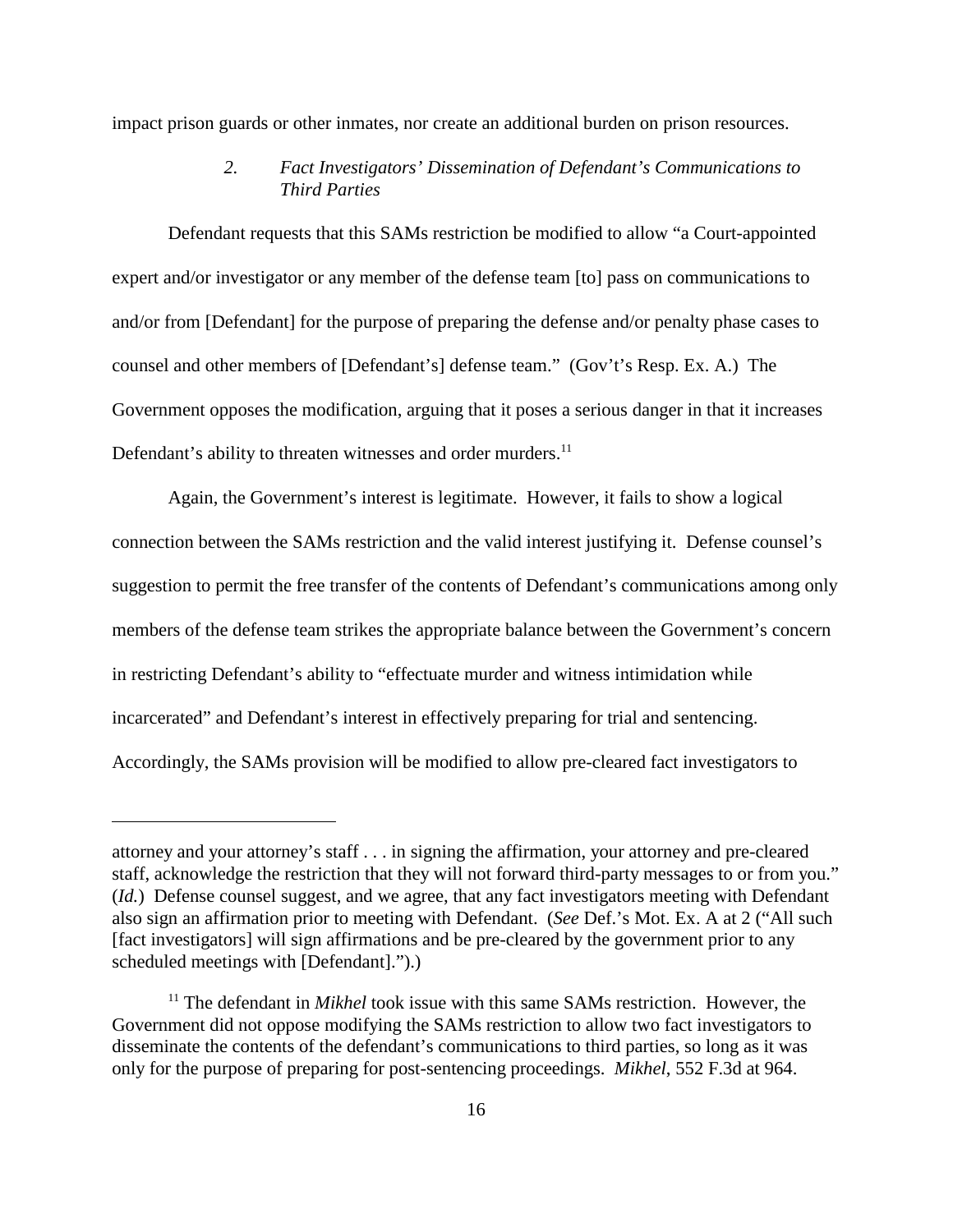disseminate the content of Defendant's communications to other members of Defendant's defense team; however, any dissemination must be for the sole purpose of preparing for trial and sentencing.

# **III. CONCLUSION**

For the foregoing reasons, Defendant Kaboni Savage's Motion for Relief from Special Administrative Measures Which are Interfering with Trial Preparations in this Capital Case is granted in part, and denied in part.

An appropriate Order will follow.

**BY THE COURT:**

# **R. BARCLAY SURRICK, J.**

**\_\_\_\_\_\_\_\_\_\_\_\_\_\_\_\_\_\_\_\_\_\_\_\_\_\_\_**

# IN THE UNITED STATES DISTRICT COURT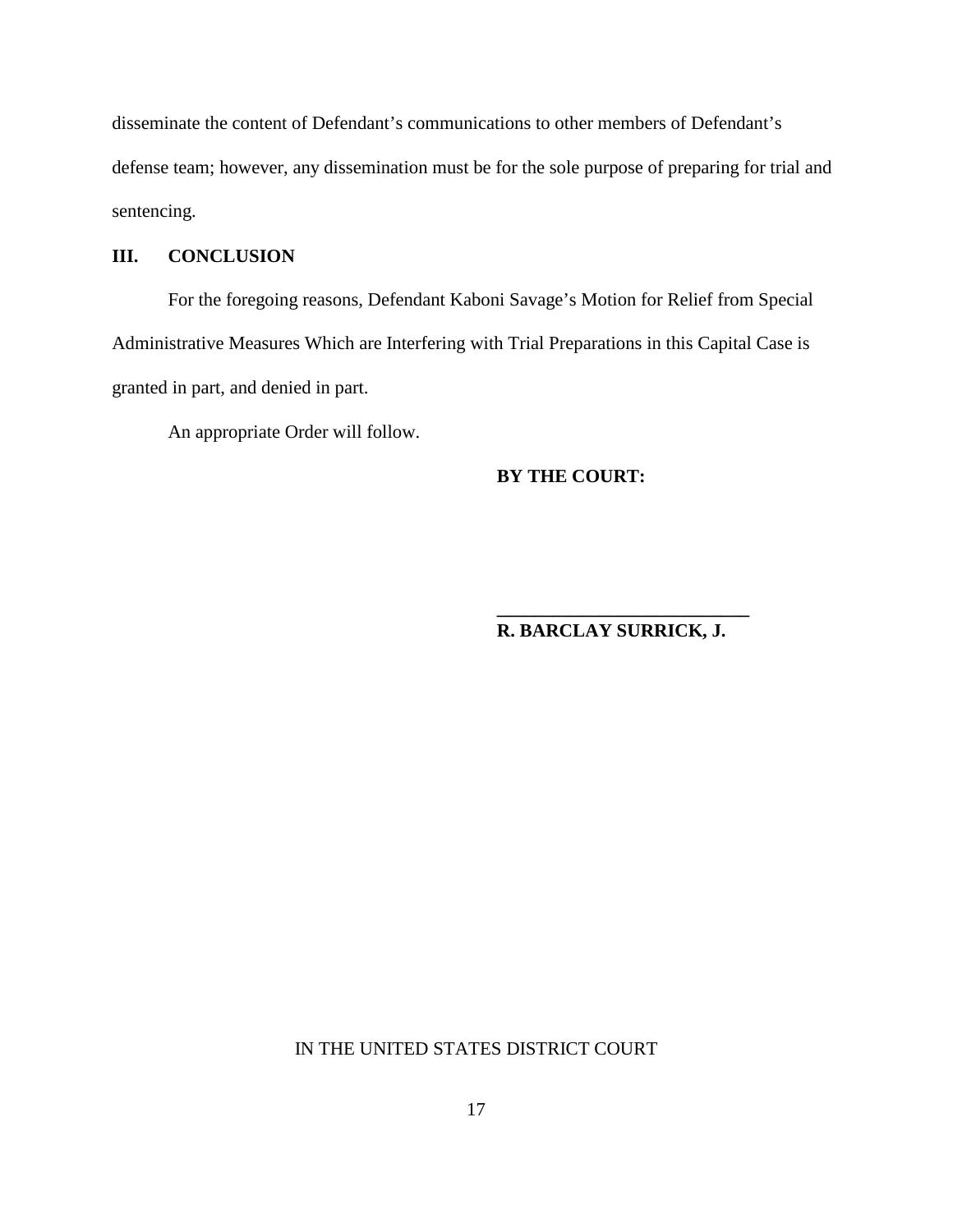### FOR THE EASTERN DISTRICT OF PENNSYLVANIA

UNITED STATES OF AMERICA

:

: CRIMINAL ACTION  $\mathbf{v}$ .  $\qquad \qquad$  :

: NO. 07-550-03 KABONI SAVAGE :

## **O R D E R**

**AND NOW**, this  $9<sup>th</sup>$  day of February , 2012, upon consideration of Defendant Kaboni Savage's Motion For Relief From Special Administrative Measures Which Are Interfering With Trial Preparations In This Capital Case (ECF No. 347) and all papers submitted in support thereof and in opposition thereto, it is **ORDERED** that the Motion is **GRANTED** in part and **DENIED** in part as follows:

- 1. Defendant's request to modify the special administrative measure ("SAM") that he remain shackled during any meetings with his attorneys or other members of his defense team is **DENIED**.
- 2. Defendant's request to modify the SAM requiring an attorney or paralegal to be present during any meetings with fact investigators is **GRANTED**. Court-appointed fact investigators may meet with Defendant alone so long as such investigator first signs an Affirmation agreeing to abide by the SAMs provisions and receives pre-clearance from the Government.